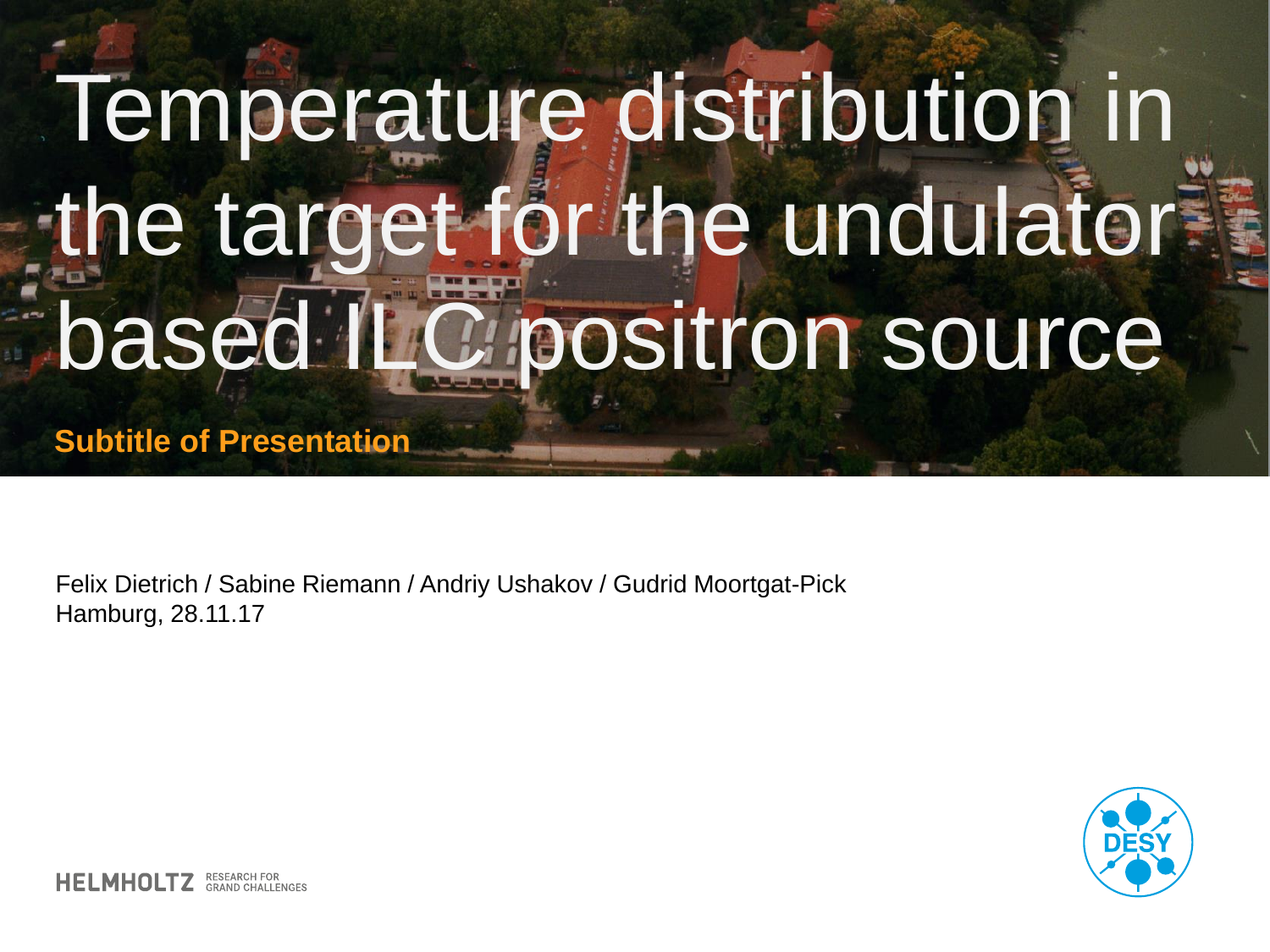### **Outline**

#### **01 ILC-Positron Source**

- Setup
- Functional principal

#### **02 ILC- Positron Source Target**

- Challenges
- Magnetic bearings
- Cooling by thermal radiation

#### **03 Simulation of the target temperature**

- Simulation in ANSYS
- Solution for some challenges
- Preliminary simulation for a sliced Target

#### **04 Summery**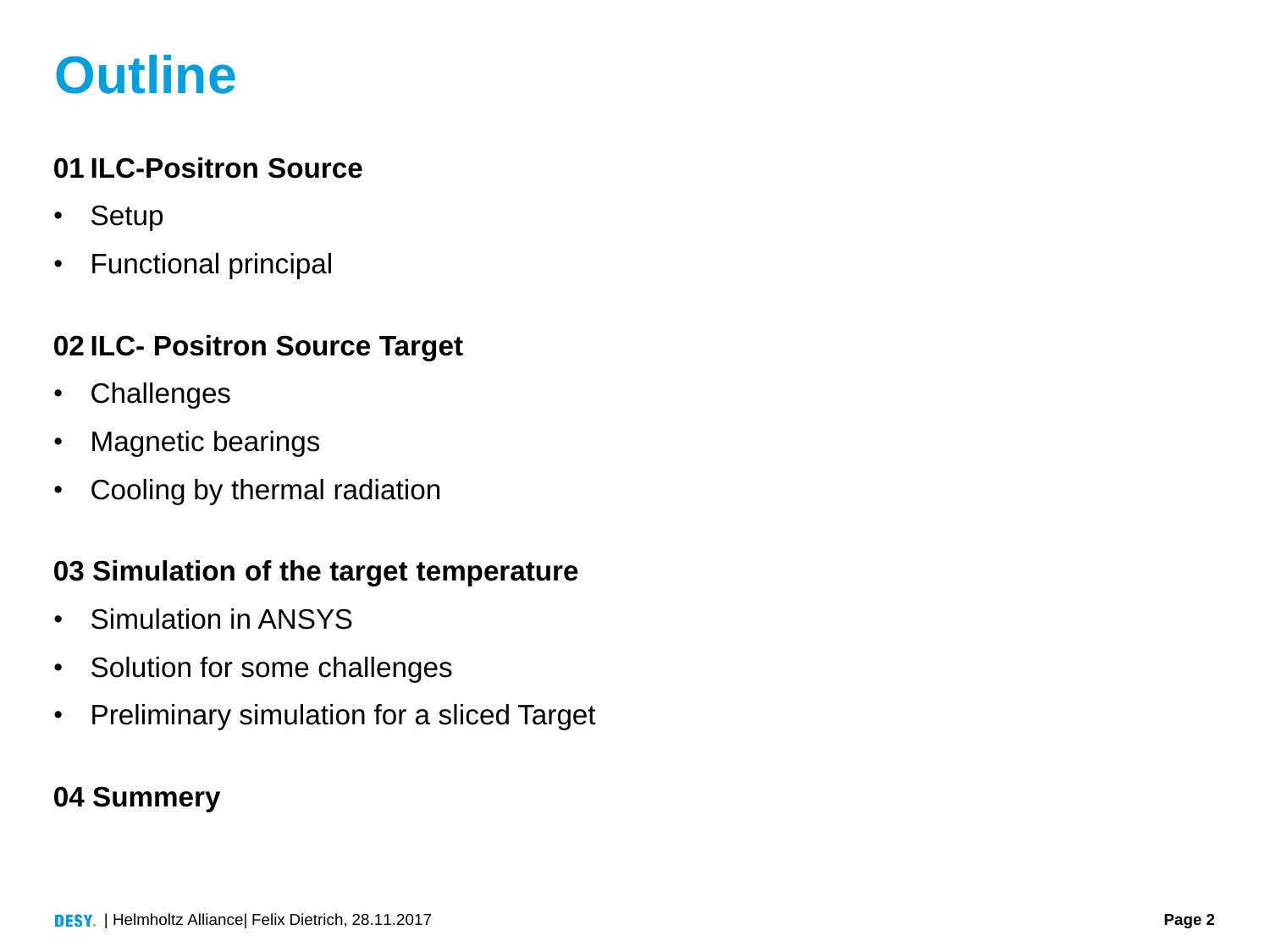## **ILC-Positron Source**

- 
- 
- 
- 
- 
- 
-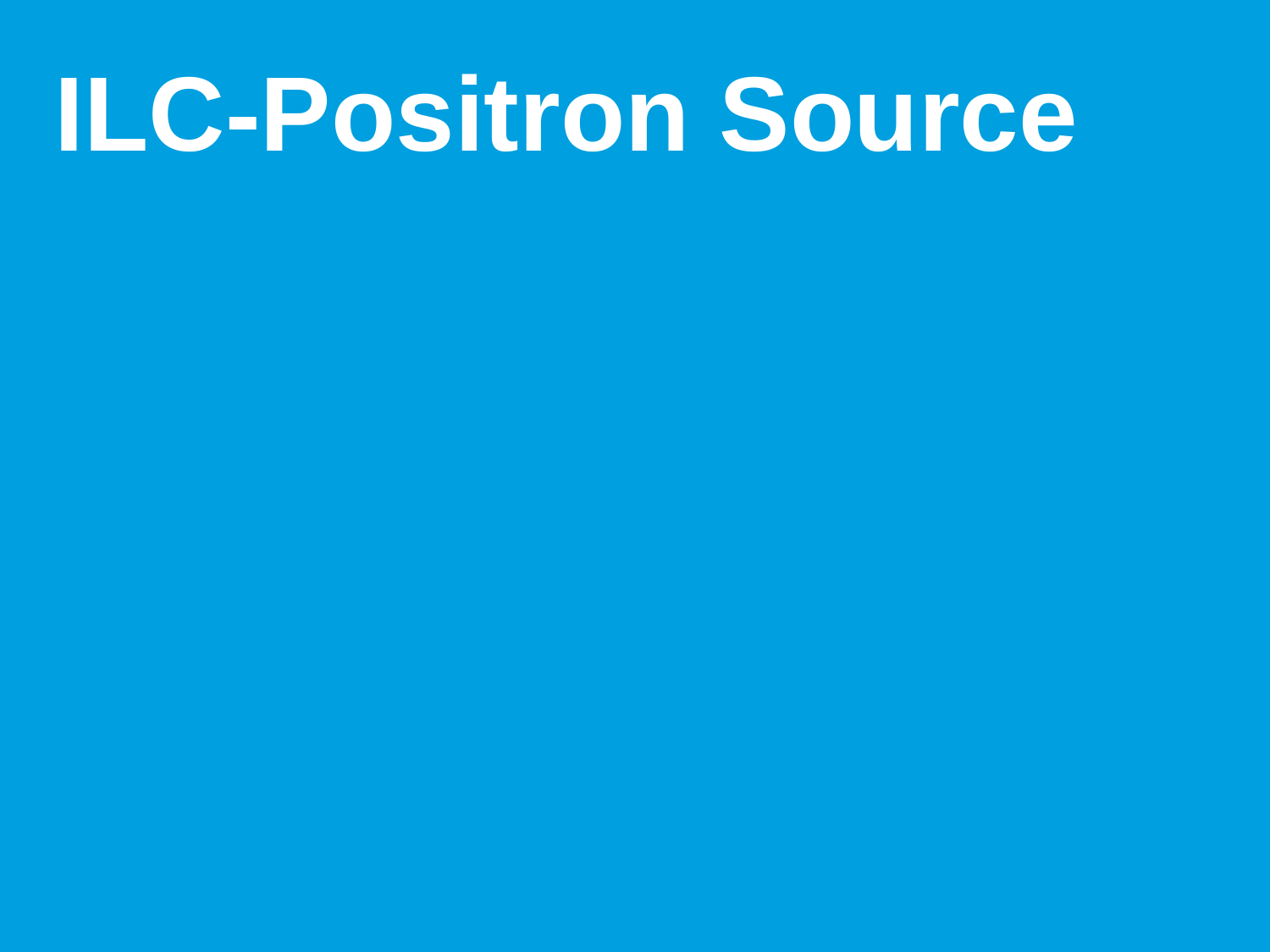## **ILC-Positron Source**

#### **Setup**

- Source needs three major parts to create positrons
	- Helical Undulator (max total length: 264 m [see also talk from Khaled Alharbi])
	- Target wheel  $r = 510$  mm, at 250 GeV thickness  $= 7$  mm
		- Target Material: Ti6Al4V
	- Positron capture: Flux concentrator/Quarter-Wave-Transformer
- Focus of this talk: e+ target

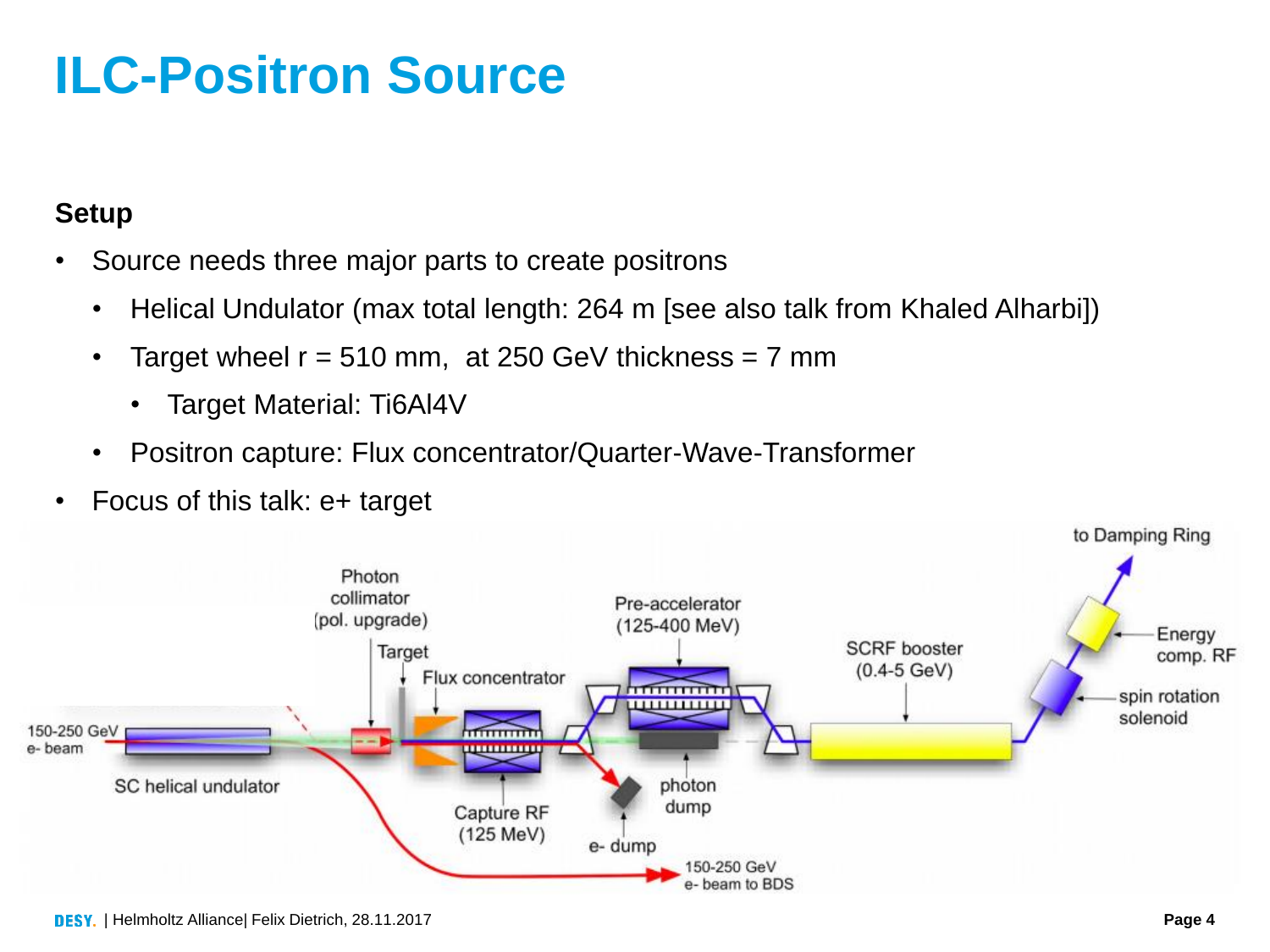## **ILC-Positron Source**

#### **Positron Production / Functional Principal**

- Electrons pass the helical Undulator
- Polarized Photon beam hits the Target
- Pair production of Positrons and Electrons
	- Positrons are accelerated
	- Electrons are separated and dumped



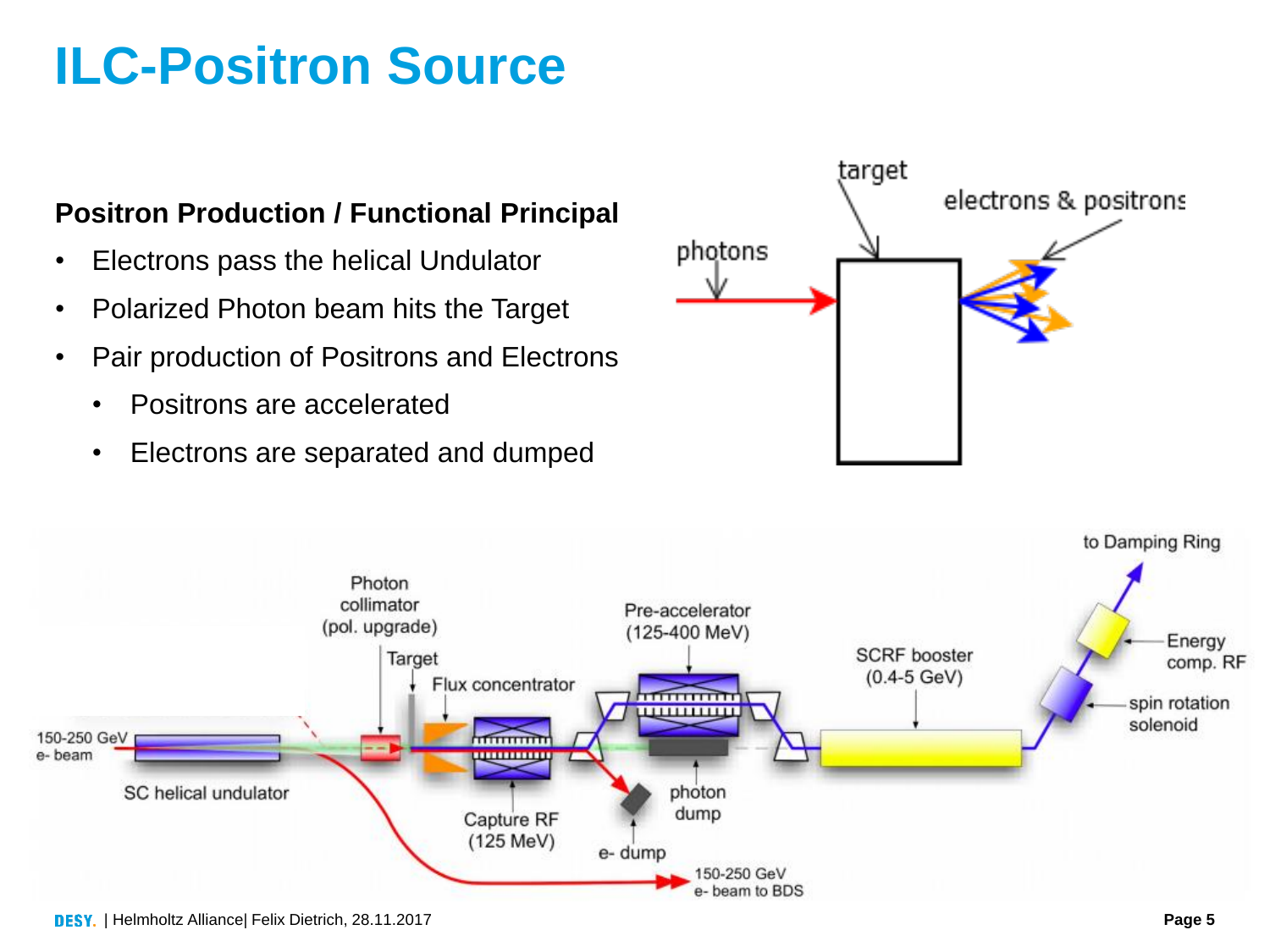# **ILC-Positron Source Target**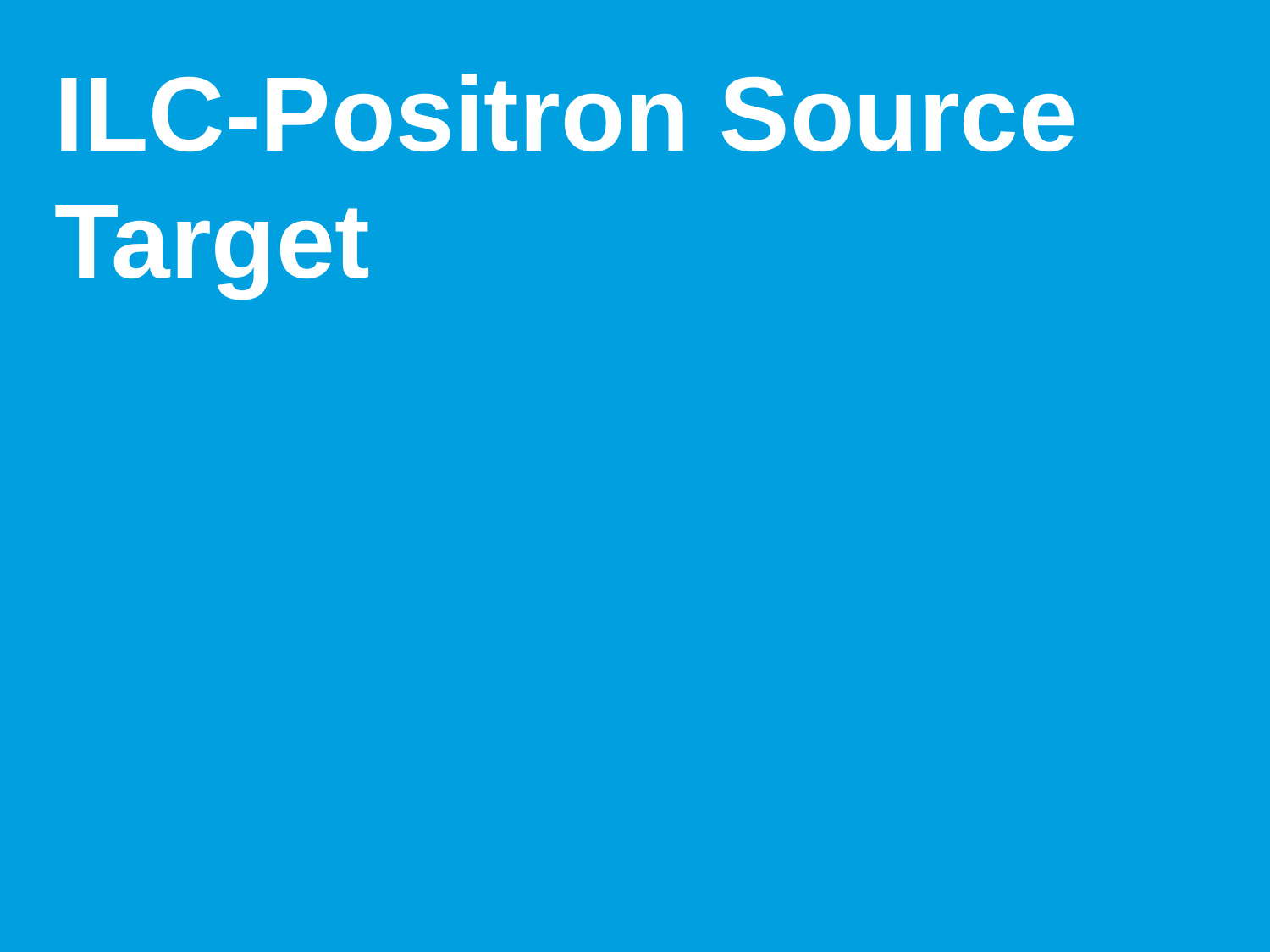## **ILC-Positron Source Target**

#### **Challenge**

- Energy deposition in target  $\sim$ few kW, 2kW at  $E_{cm}$ =250GeV
	- Photon beam size ~2mm
- To avoid damage: the Target wheel rotates at 2000 rpm
- Photon beam hits target at a radius of 500 mm  $\rightarrow$  speed of target 100 m/s
- Without rotation  $\rightarrow$  Target would melt
- Focused photon beam is smeared over ~7.5cm
- Target heats up locally  $\rightarrow$  heat gets distributed slowly due to low thermal conductivity of Ti6Al4V



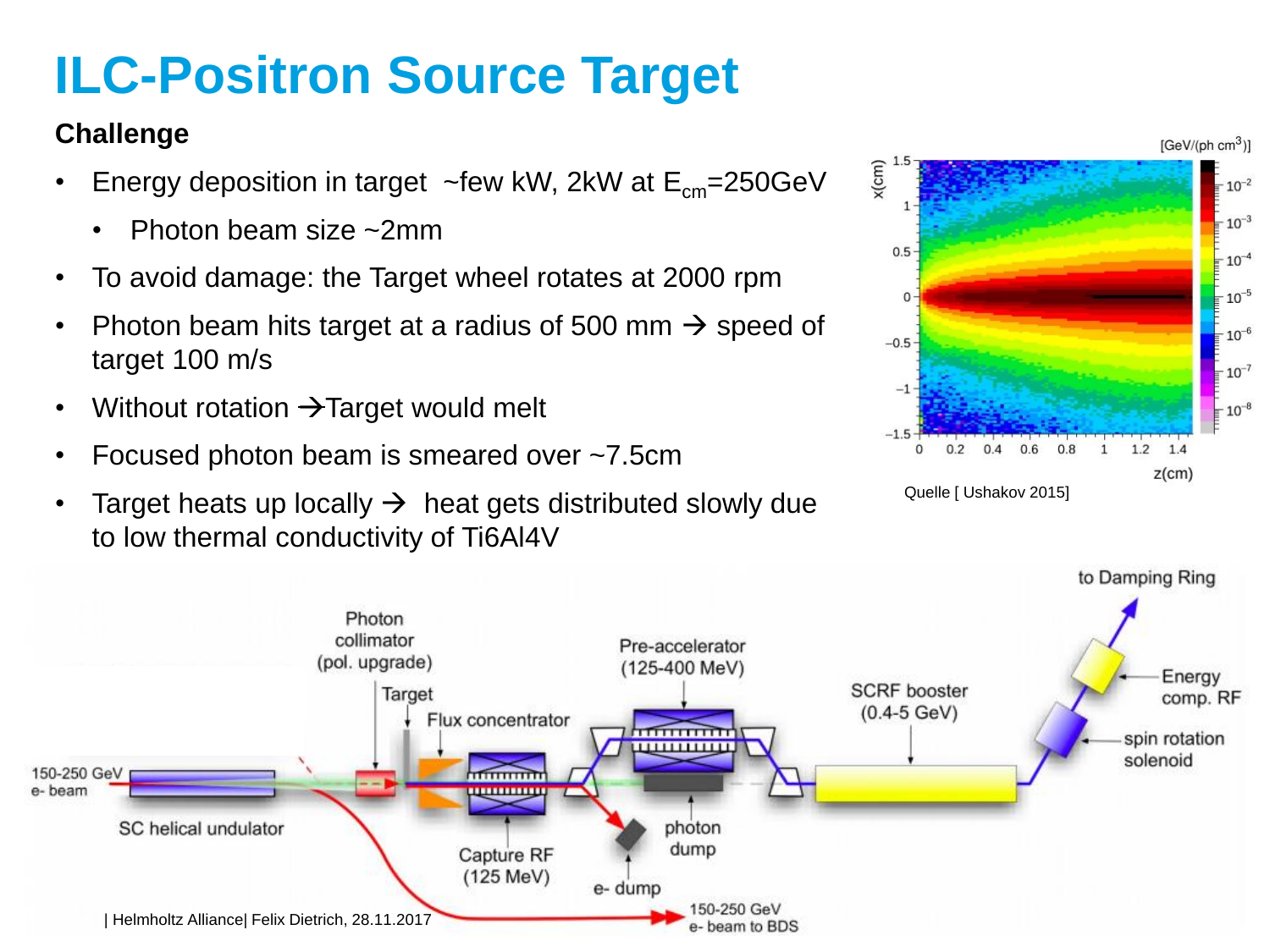SC helical undulator

150-250 GeV

e-beam

## **ILC-Positron Source Target**

#### **Magnetic Bearings**

- Target must be in vacuum (stationary windows would melt)
- Target is mounted horizontally
- Target wheel is loaded on Magnetic Bearings  $\rightarrow$  weight of wheel is an issue

Photon collimator

(pol. upgrade)

Target

Flux concentrator

पापापापा

Capture RF  $(125 \text{ MeV})$ 

> 150-250 GeV e- beam to BDS

• Every effect like unbalanced masses or vibrations has to be studied carefully

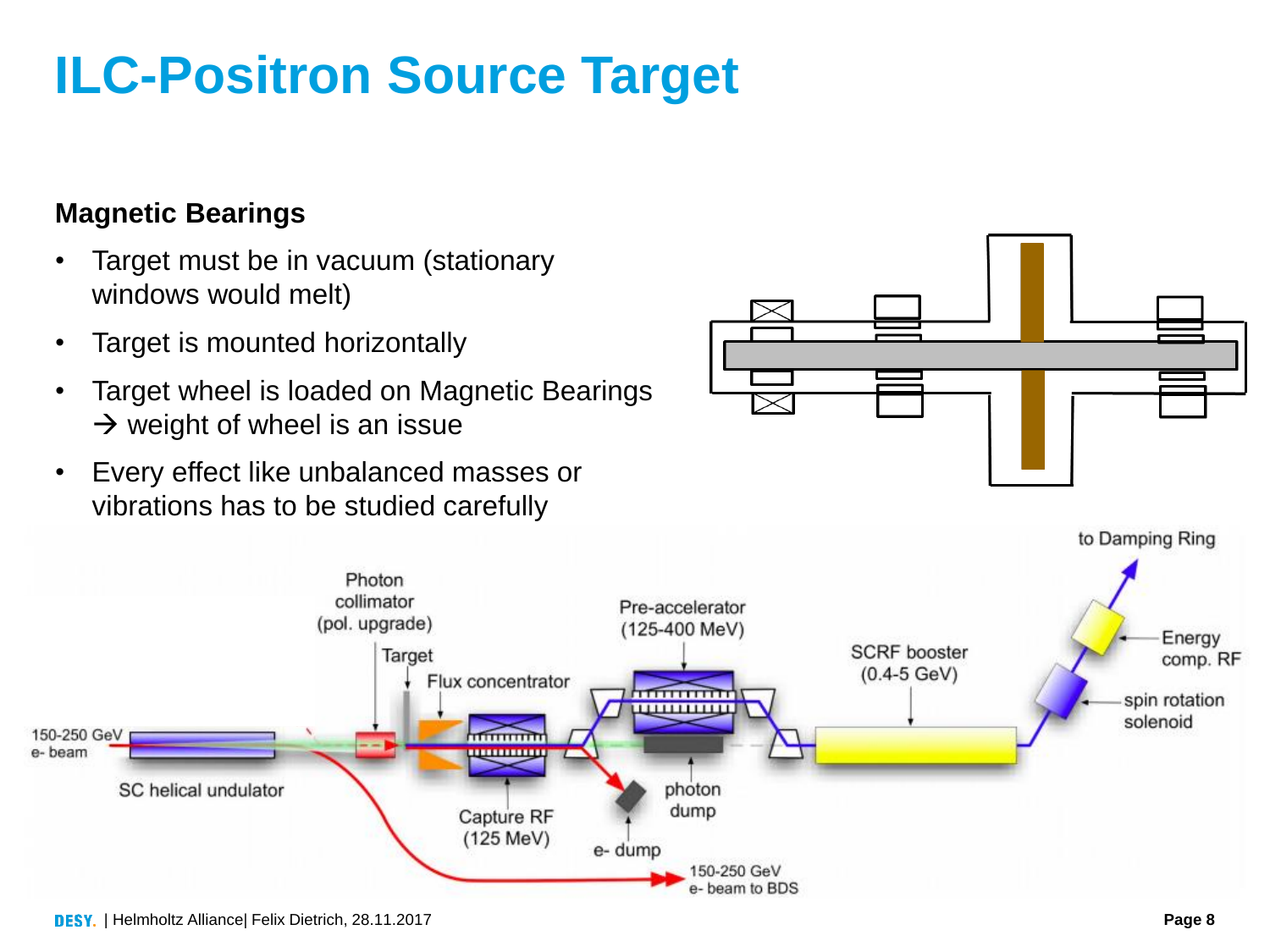## **ILC-Positron Source Target**

#### **Cooling the target by thermal radiation**

- Each Pulse yields instantaneous temperature rise by ~80K ( $E_{cm}$  = 250GeV)
- Water cooling of the target wheel is challenging
- good cooling is needed applicable for the wheel spinning in vacuum
- Option: radiation cooling
	- Contactless cooling
	- No water is needed in the rotating Target
	- The heat is radiated from the spinning wheel to a stationary water-cooled cooler
	- Surfaces have to be cooled
		- QWT might be a problem (Surface  $P \sim \sigma \varepsilon A (T_{target}^4 T_{cooler}^4)$ <br>reduction)



 $P \sim \sigma \varepsilon A |T_{tx}^4$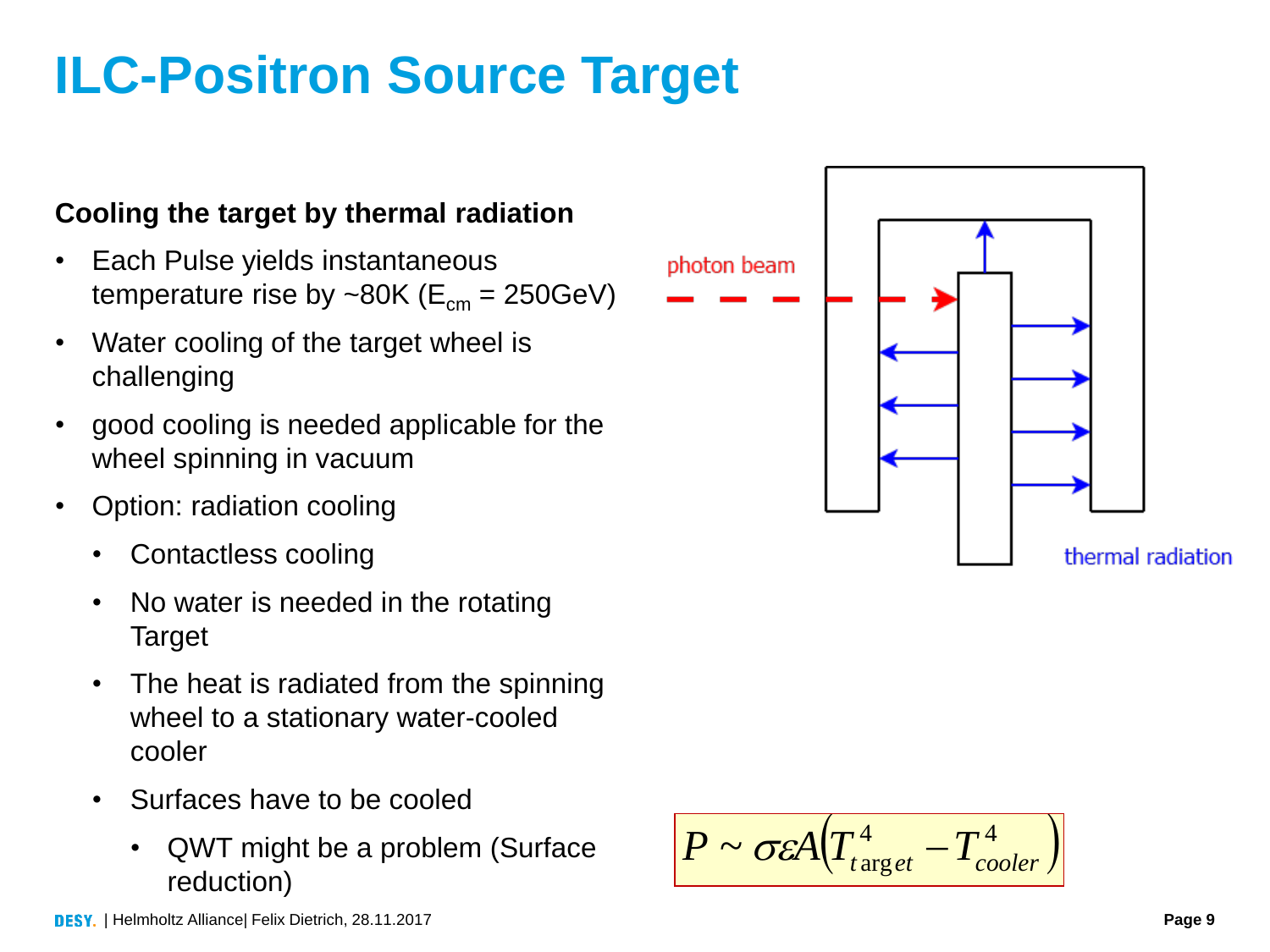# **Simulation of the target temperature**

- 
- -
	-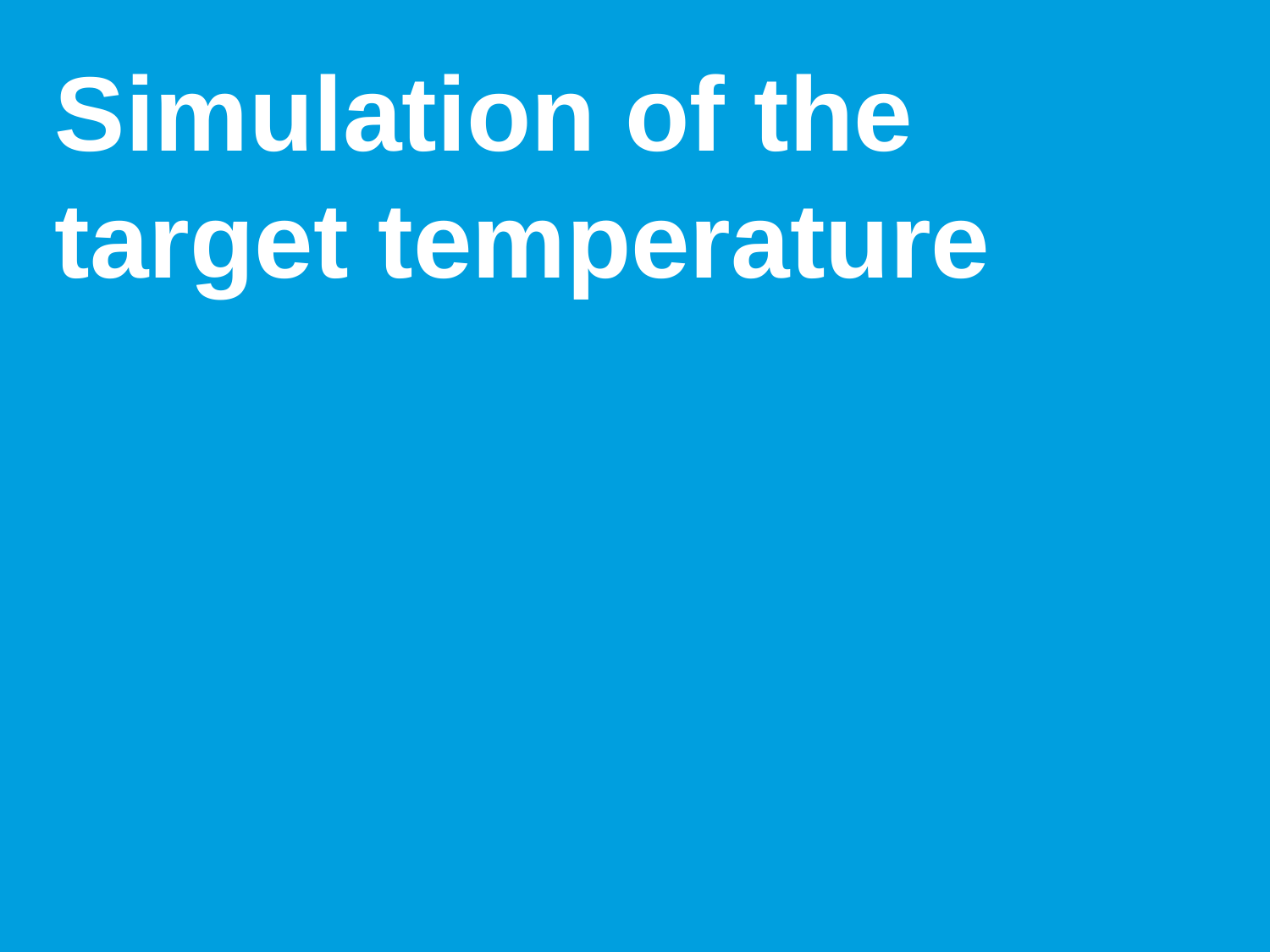## **Simulation of the target temperature**

#### **Simulation in ANSYS / Setup**

- Evaluation of Temperature Profile
	- Input: FLUKA simulation of energy deposition from Dr. Andriy Ushakov
- To reduce calculation time only one slice of the wheel is simulated
- Emission coefficients of the surfaces:
	- Ti =  $0.2$
	- $Cu = 0.8$
- Material data is heat dependent (density, heat capacity, thermal conductivity, mechanical parameters)

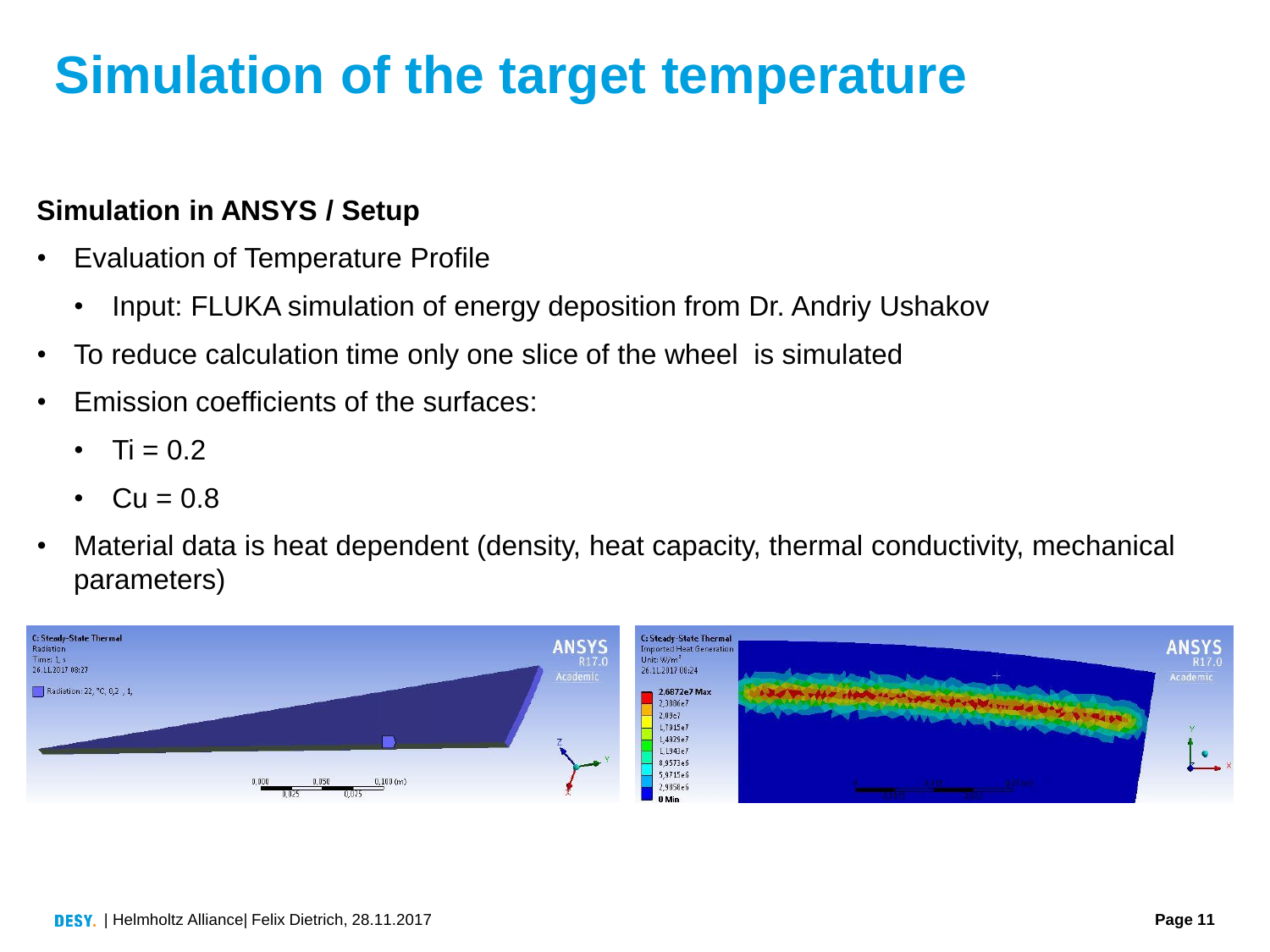## **Simulation of the target temperature**

#### **Simulation in ANSYS / results**

- Different approaches showed: Easiest working solution is a Titan Disk (250 GeV)
- Findings from test beam experiments with Ti6Al4V show that maximum temperatures until 700°C are acceptable
	- design must ensure that maximum temperature does not exceed 700°C
	- currently at a maximum of ~550 °C
- Heat distribution shows high temperatures on the rim and lower temperatures at lower radius
- That means: although the surface of the hot outer parts is relatively small it is very important for cooling
- This heat distribution creates hoop stress in the outer Target ring which exceeds the fatigue limit

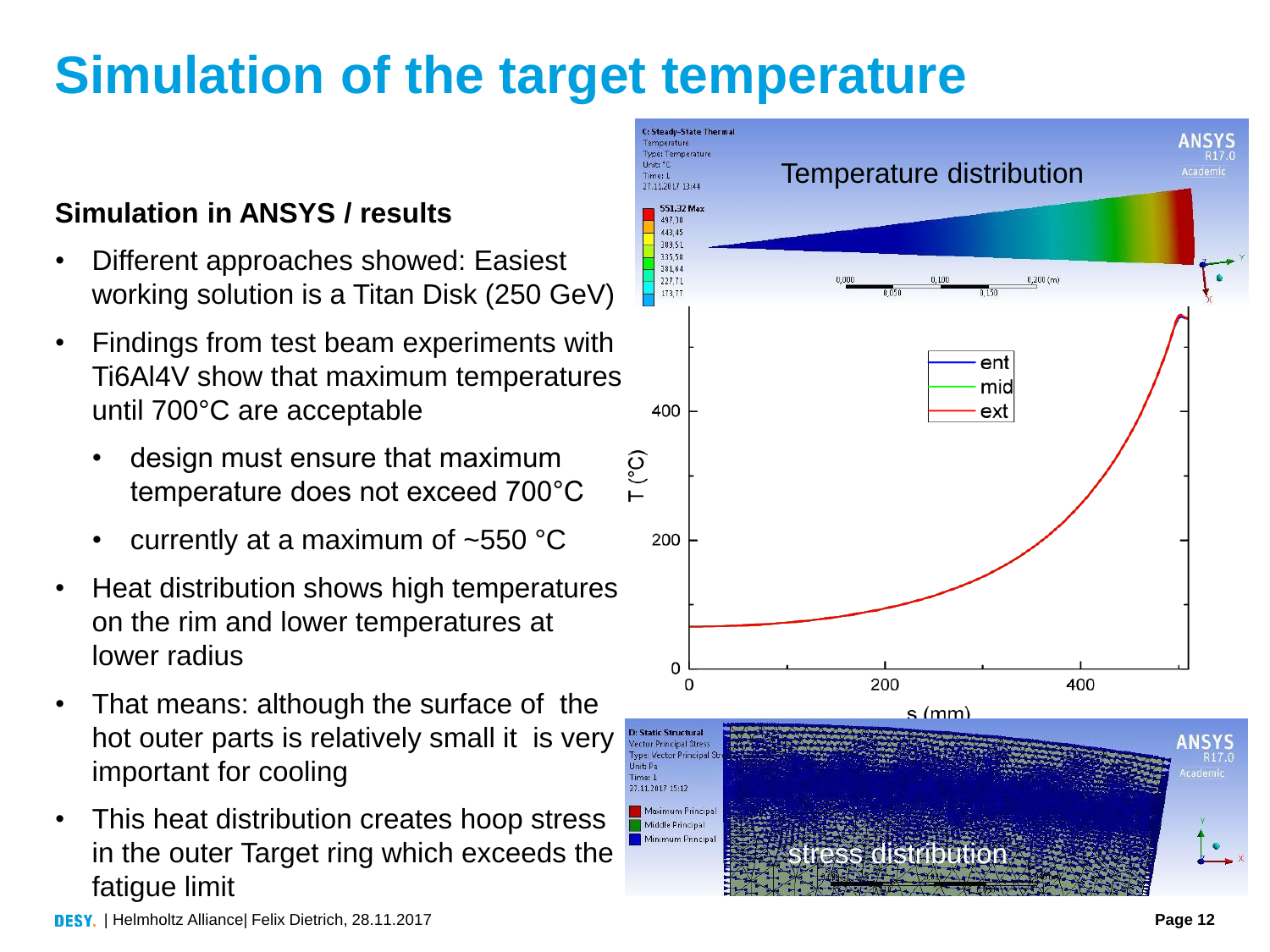### **Simulation of the target temperature**

#### **Solution for some challenges**

- To reduce hoop stress
	- Create a sliced Target
	- Rotation frequency has to be designed accordingly
- To improve thermal radiation efficiency and to reduce temperatures in Target
	- Cooling Fins can be used (radiating surface is increased)
	- Partially substitution of Target -material by material with high thermal conductivity, i.e. Copper (Heat gets distributed more evenly to a larger surface)
		- A connection between target rim and radiator material has to be designed and tested

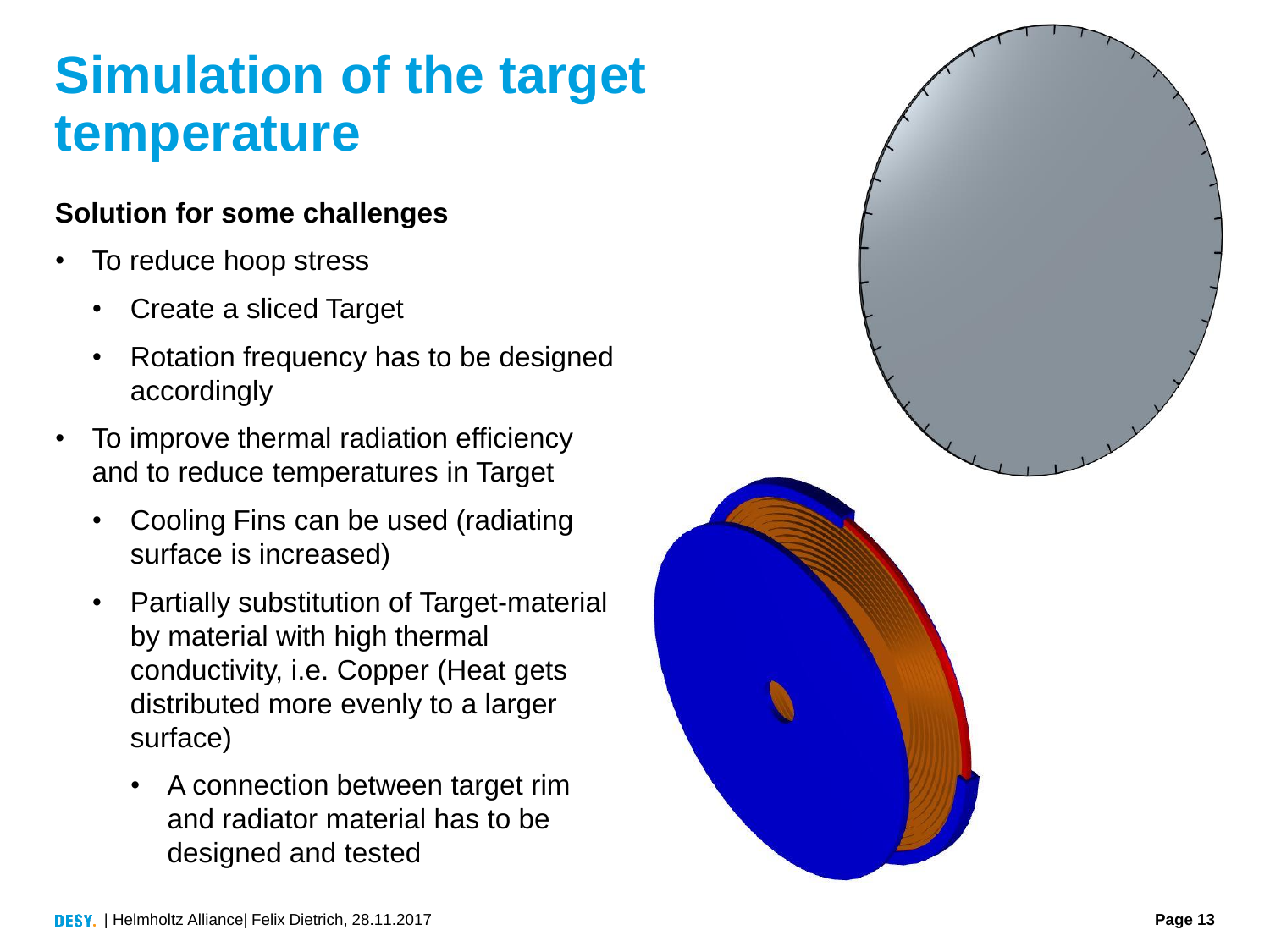## **Simulation of the target temperature**

#### **Preliminary simulation for a sliced Target**

- Slices can drastically reduce hoop stress
- The stress at the 'bottom' at the gap has still to be analyzed
- Results shown here are preliminary